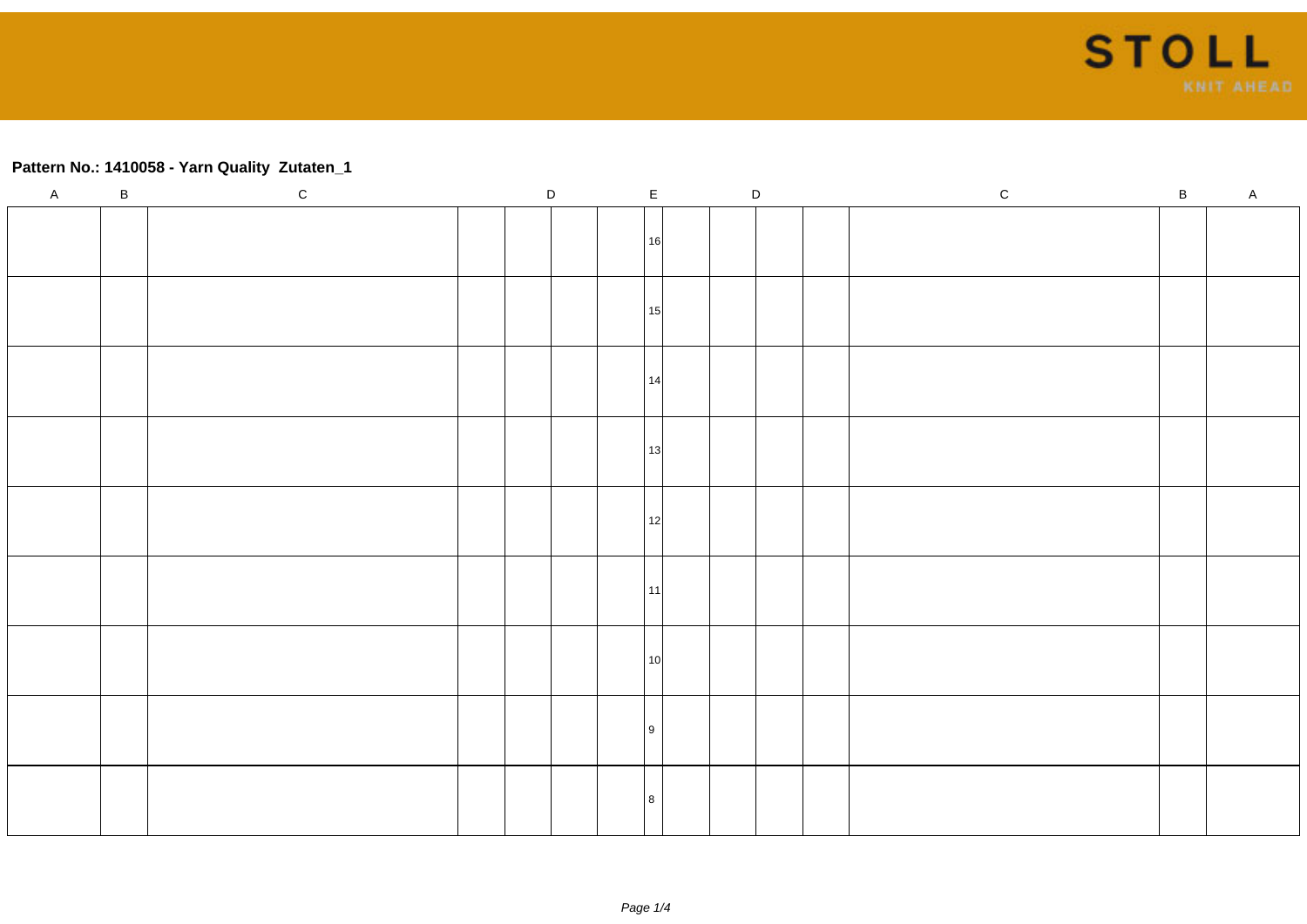

|        |                                     |  |  | $\overline{ }$ |  |  |                                               |        |  |
|--------|-------------------------------------|--|--|----------------|--|--|-----------------------------------------------|--------|--|
|        |                                     |  |  |                |  |  | 6A  1x Nm 200/2   York   100% CO   Emilcotoni | $\vee$ |  |
|        |                                     |  |  |                |  |  | 5A  1x Nm 20   Athena   100% VI   Igea        | V      |  |
|        |                                     |  |  |                |  |  | 4A  1x Nm 48/2   Residual yarn   -            | $\vee$ |  |
|        |                                     |  |  |                |  |  | 3A  1x Nm 48/2   Residual yarn   100% VI   -  | $\vee$ |  |
| $\vee$ | 2A  1x   Comb thread   Zimmermann   |  |  |                |  |  |                                               |        |  |
| $\vee$ | 1A  1x   Draw separation thread   - |  |  |                |  |  |                                               |        |  |

A: Feed Wheel B: Feed C: Yarn count D: Feeder E: Track









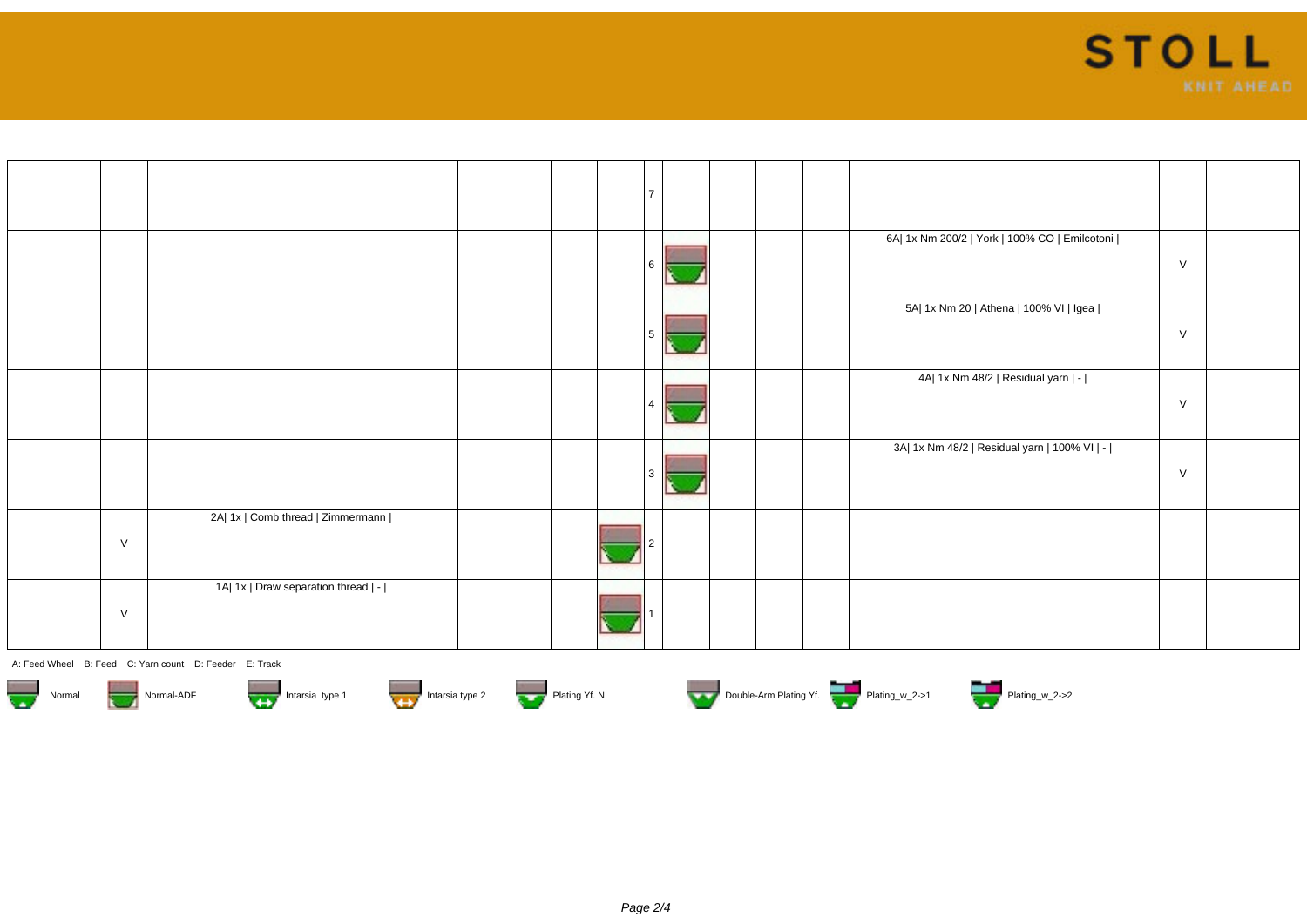

## **Pattern No.: 1410058 - Yarn Quality Leibteil(e)**

| $\mathsf{A}$ | $\, {\bf B}$ | $\mathtt{C}$ | $\mathsf D$ | $\mathsf E$     | $\mathsf D$ | $\,$ C | $\, {\bf B} \,$ | A |
|--------------|--------------|--------------|-------------|-----------------|-------------|--------|-----------------|---|
|              |              |              |             | 16              |             |        |                 |   |
|              |              |              |             | 15              |             |        |                 |   |
|              |              |              |             | 14              |             |        |                 |   |
|              |              |              |             | 13              |             |        |                 |   |
|              |              |              |             | 12              |             |        |                 |   |
|              |              |              |             | l 11 l          |             |        |                 |   |
|              |              |              |             | 10 <sup>1</sup> |             |        |                 |   |
|              |              |              |             | l 9             |             |        |                 |   |
|              |              |              |             | l R             |             |        |                 |   |